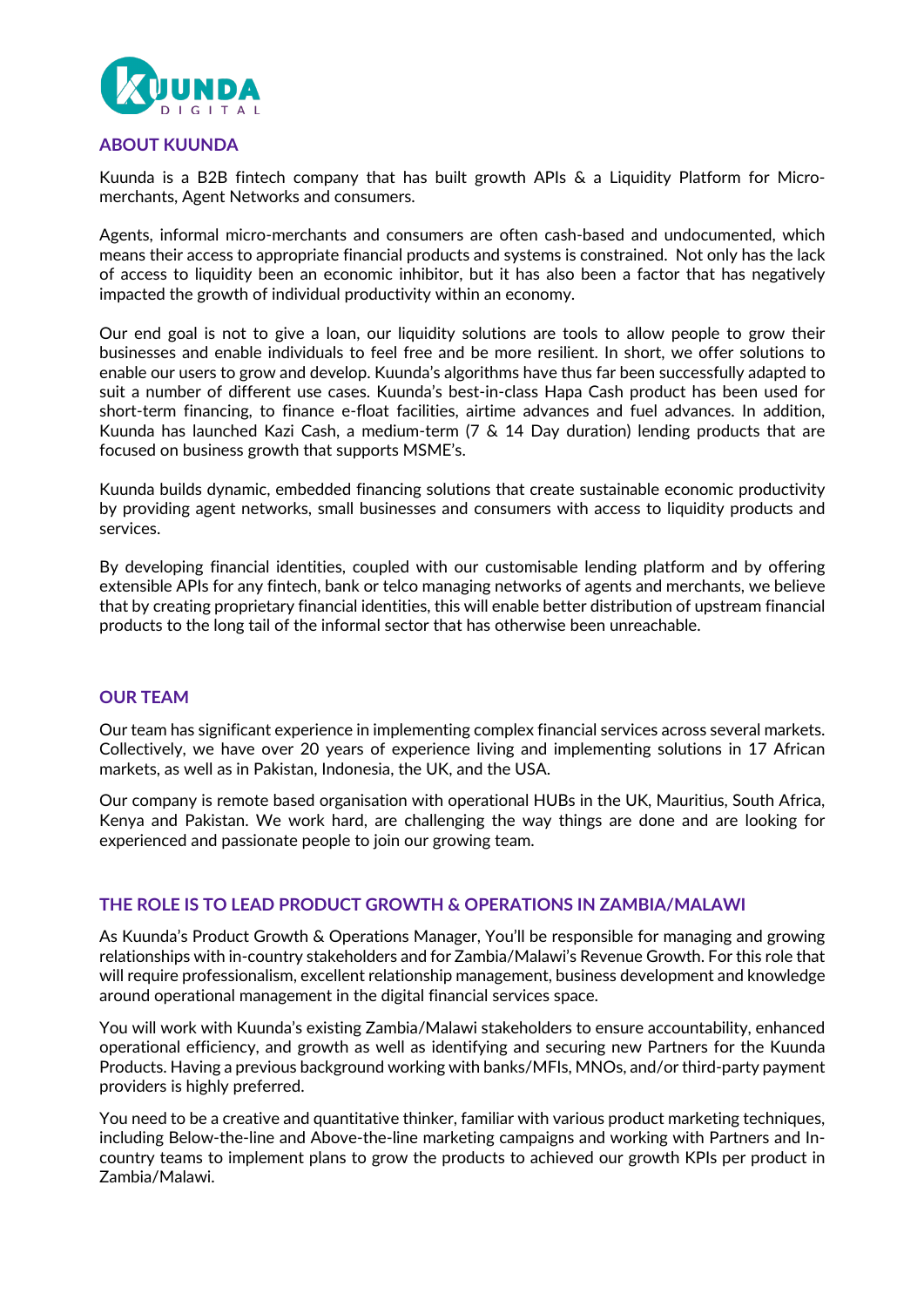

Your goal will be to develop and implement the most profitable plans to position and promote our products and to identify and secure new partnerships.

Day-to-day you'll work with a cross-functional group of data scientists, the product team and commercial teams as well as our Partners to maximise product growth.

You will have the authority to manage the in-country operations a day-to-day basis working closely with the Head of Product, Product and the Data teams.

#### **In this role, you'll**

- Be responsible for revenue growth of our existing products in Zambia/Malawi
- Develop and execute on business strategy including go-to-market strategy, strategic partnerships and business growth
- Drive and lead business development and sales efforts by developing new commercial partnerships for all Kuunda products and services
- Manage and build partnerships with financial and non-financial institutions (e.g. banking partners, payments gateways, payment service providers, merchant networks and others)
- Ensure compliance with reference to all regulatory bodies
- Meeting with key stakeholders and managing the day-to-day operations of Kuunda's products
- Addressing any key issues with stakeholders that may arise during day to day operations
- Enhancing existing relationships and operational processes as needed
- Weekly and monthly reporting to key Stakeholders

#### **WHAT WE ARE LOOKING FOR:**

- Blend of creative and analytical skills:
	- o Experimental and creative mindset
	- o Experience taking action based on data
	- o Experience working with cross-functional teams
	- o Ability to travel in-country
	- $\circ$  Strong leadership, diplomatic and motivational skills including the ability to lead up, across and down multiple internal teams and Partners
	- o Knowledge of marketing.
	- o Proven success in providing growing product revenue and performance
	- o Ability to understand customer's needs
	- o Project management experience
	- o Ability to move fast
	- o Experience building structured procedures.
	- o Experience leading people.
- Self-motivated, decisive, with the ability to adapt to change and competing demands
- University Degree; (preferably business related)
- 4 5 years of experience working at bank, MFI, MNO, or third-party payment provider
- Excellent written and verbal communication skills in English
- Ability to build relationships with key stakeholders and stay engaged
- A solid understanding of the banking and mobile network digital payment ecosystem in Zambia/Malawi
- Strong experience presenting to executive sponsors and demonstrated communication skills; both written and oral with technical and non-technical staff, all levels of management
- Experience influencing and gaining buy-in from executives sponsors, team members, Partners and peers
- Team-building skills with technical and non-technical staff
- Experience working both independently and in a team-oriented, collaborative environment